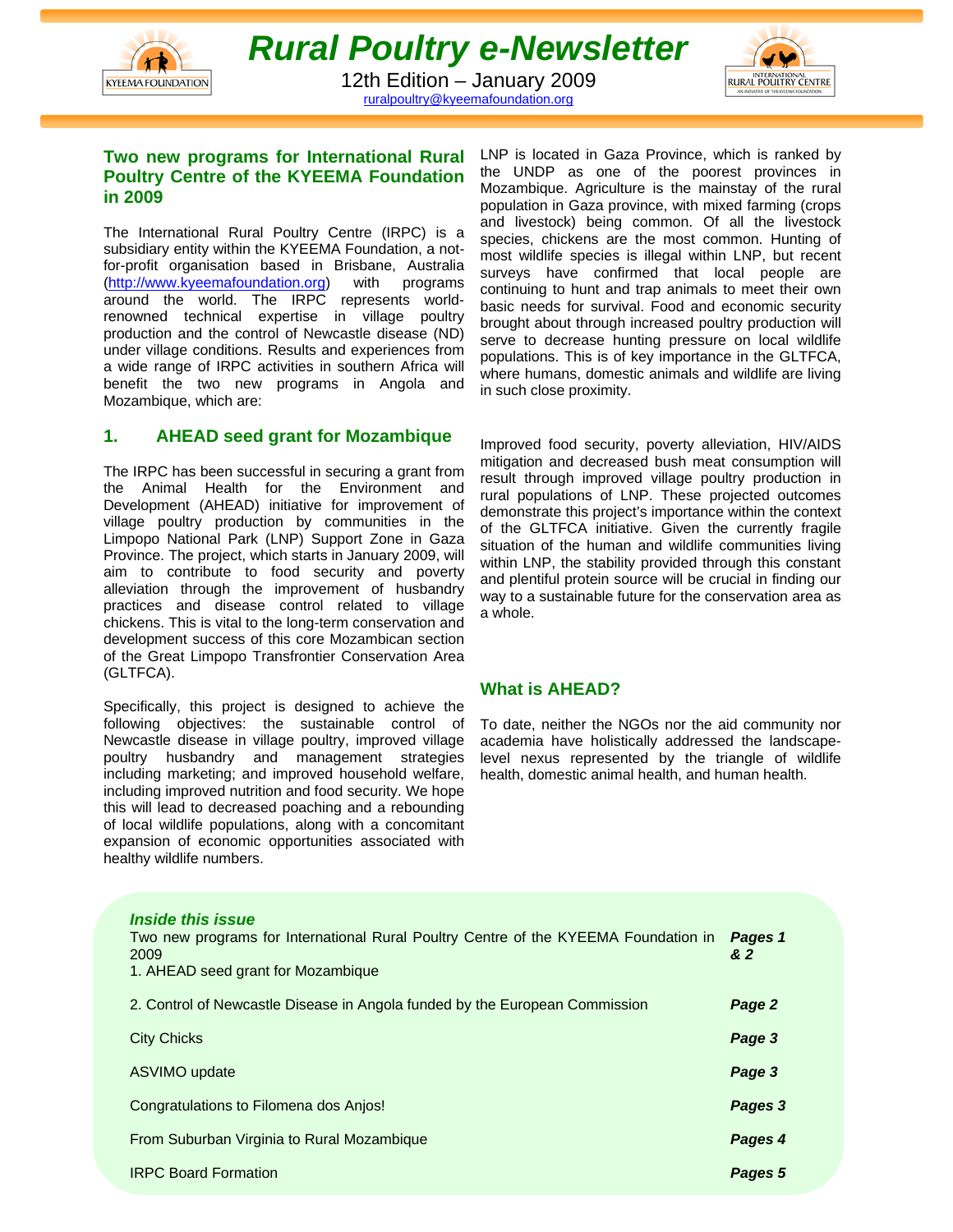The International Union for Conservation of Nature (IUCN) Veterinary Specialist Group (VSG) members are playing a key role in helping to lay the scientific foundation for an international animal health and natural resources management initiative that a consortium of organisations launched within the context of the September 2003 IUCN World Parks Congress in Durban, South Africa. The initiative is called AHEAD – Animal Health for the Environment And Development.

The Wildlife Conservation Society (WCS), IUCN VSG, and other partners helped to start AHEAD in recognition of the importance of animal health to both conservation and development interests. Around the world, domestic and wild animals are coming into ever-more-intimate contact, as we all of course know, and without adequate scientific knowledge and planning, the consequences can be detrimental on one or both sides of the proverbial fence. But armed with the tools that the health sciences provide, conservation and development objectives have a much greater chance of being realised, particularly at the critical wildlife/livestock intersection, where conservation and agricultural interests meet head-on.

AHEAD hopes to catalyse work focused on several themes of critical importance to the future of animal agriculture, human health, and wildlife health (including zoonoses, competition over grazing and water resources, disease mitigation, local and global food security, and other potential sources of conflict related to overall land-use planning and economics).

#### **2. Control of Newcastle Disease in Angola funded by the European Commission**

After quite a comprehensive preparation stage, the European Commission has recently signed a Contract with KYEEMA Foundation to implement a three year program for the Control of Newcastle Disease in Angola. The program will be working directly with the Angolan Veterinary Services Institute of the Ministry of Agriculture and Rural Development and will be based in Lubango in the south of Angola. It will be working in five Provinces, namely Kunene, Huíla, Namibe, Benguela and Huambo.

The main objective is to set up a program for the control of Newcastle Disease, undertaking pilot activities in the five southern provinces. It will entail working with the Veterinary Services Institute to produce local I-2 vaccine and set up field trials of the vaccine. It will also involve preparation and field testing of training materials and vaccination calendars, as well as training of community vaccinators.

Dr Robyn Alders undertook an inception visit in October 2008. The project commenced formally on 12 January 2009. During her visit, Robyn was informed that the Ministry of Agriculture and Rural Development plans to build a new veterinary laboratory in Lubango and they already have the plans drafted. They are also in the process of establishing twinning arrangements for their veterinary laboratory technicians as a way of increasing their capacity. They are linking with reference laboratories in Africa and internationally.

There will be a number of challenges with the program relating to laboratory facilities and Angolan legislation; however there is a strong desire from the Angolan government to get ND vaccination programs up and running as quickly as possible. We are all very excited about the start-up of this program and very hopeful that it will have a lasting positive impact for rural women who depend on chickens for a livelihood.



Articles for publication in our rural poultry e-Newsletter can be sent to:

ruralpoultry@kyeemafoundation.org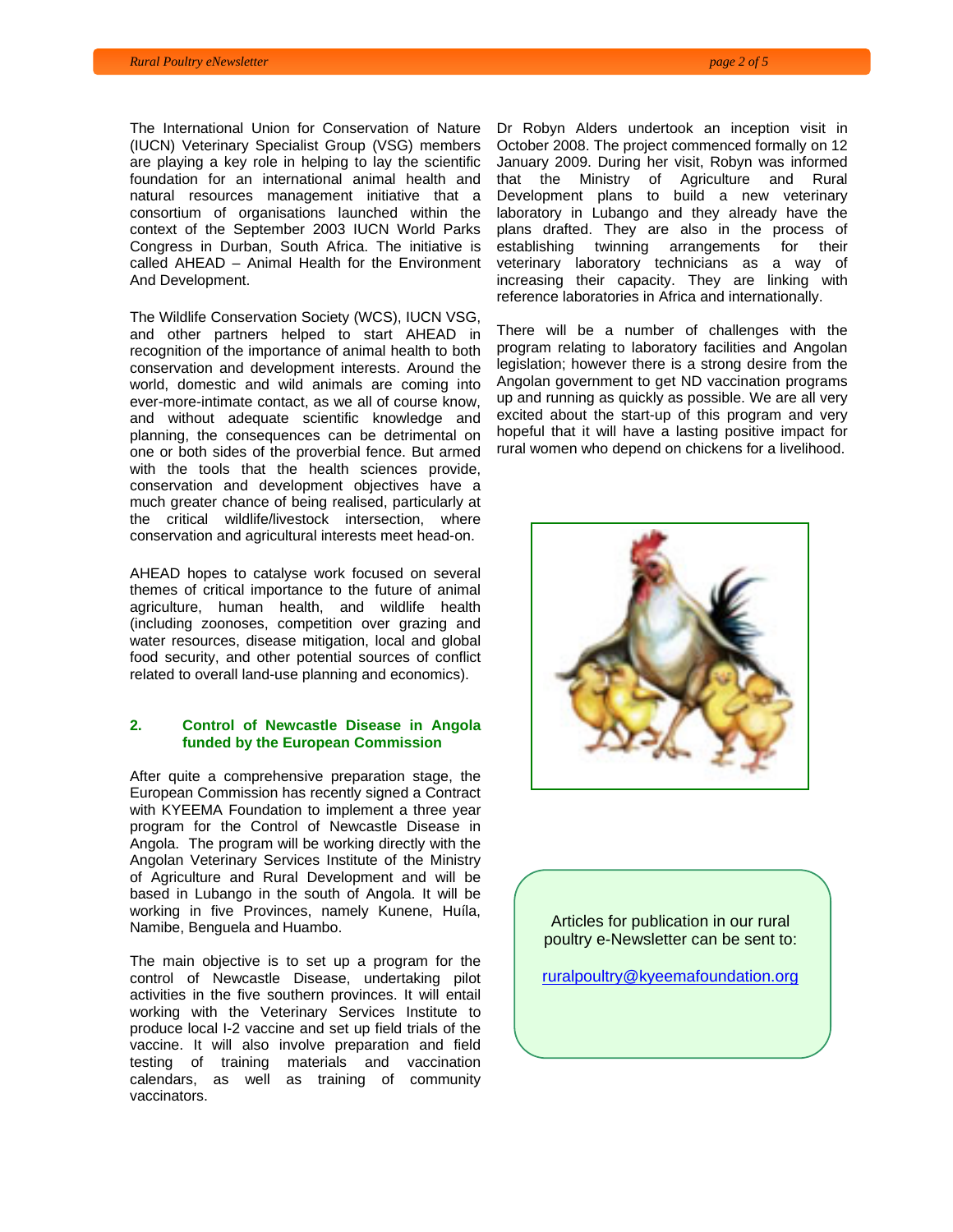## **City Chick update**

Even in Brisbane, Australia, we love chickens! We have had Coco and Fifi our chickens for over a year and we now own the chicken coop. We only had to buy eggs once last year because the chickens were having a rest. **André** –see photos- introduced his pets to his school mates last term and even did a presentation on them. He talks to them and picks them up to pat them. The chicken coop is moved every 6 weeks and our neighbours enjoy looking after them when we go away and they get good eggs as a reward.

> *Marie-France Wellington, KYEEMA's Website & Newsletter Coordinator*



# **ASVIMO UPDATE**

The IRPC through the KYEEMA Foundation has been working with ASVIMO (Mozambican Association to Support Widows and Vulnerable Children), an NGO based in Sofala Province, Mozambique to help improve village poultry production, family nutrition and income generation. In the areas where the Food and Agriculture Organisation (FAO) is supporting chicken vaccination activities against Newcastle Disease, ASVIMO is helping to identify poor female headed and child headed households.

The restocking and vaccination campaigns carried out have yielded excellent results. Following community vaccinator training in 2005-2006, the total number of chickens vaccinated in Dondo district has increased from 548 in March 2005 to 20,670 in April 2008. Among the 695 households involved in the last vaccination campaign in April 2008, 297 households were from vulnerable groups including orphans, elderly and sick people. A total of 4,826 birds vaccinated belong to the ASVIMO beneficiary group. The first year of vaccinations for vulnerable groups is funded by the KYEEMA Foundation using funds donated by the GRM Social Club. Subsequent vaccination campaigns are paid for by the families themselves as they generate income through their village poultry activities.

The benefits experienced by families as a result of this restocking and vaccination campaign can be seen in the case of Senhora Andife, who cares for her grandchildren. Her family received four chickens at the end of April 2006 and they are pleased with their progress, as two of the hens now have a total of 15 chicks between them. In addition, two families who received chickens previously have returned four chickens each and these have been passed on to new families, continuing the cycle of poverty alleviation through sustainable village poultry production.

# **Congratulations to Filomena dos Anjos!**

It is our pleasure to announce that Dr Filomena dos Anjos, who has been an avid worker in, and supporter of, village chicken activities in Mozambique and other southern African countries, has received an African Women in Agricultural Research and Development (AWARD) Fellowship for 2009-2010. She was one of 60 successful applicants from a pool of 940 applicants.

The fellowships are designed to fast track the careers of African Women in Agricultural Research and Development and are supported by the Consultative Group on International Agricultural Research (CGIAR). Mena's successful application is a strong signal of your potential as a scientist and as a leader.

The fellowship offer covers a two-year period and includes a five-day mentoring orientation workshop; monthly mentoring meetings; participation in the 7-day renowned CGIAR Women's Leadership and Management Course; participation in a world-class proposal writing course; participation in one science conference of her choice within Africa; support for a role-modelling event of her choice; access to an electronic science library; membership in a professional association; access to knowledge sharing and networking by participation in the CGIAR Gender & Diversity Program's newsletters; and a laptop computer with accessories.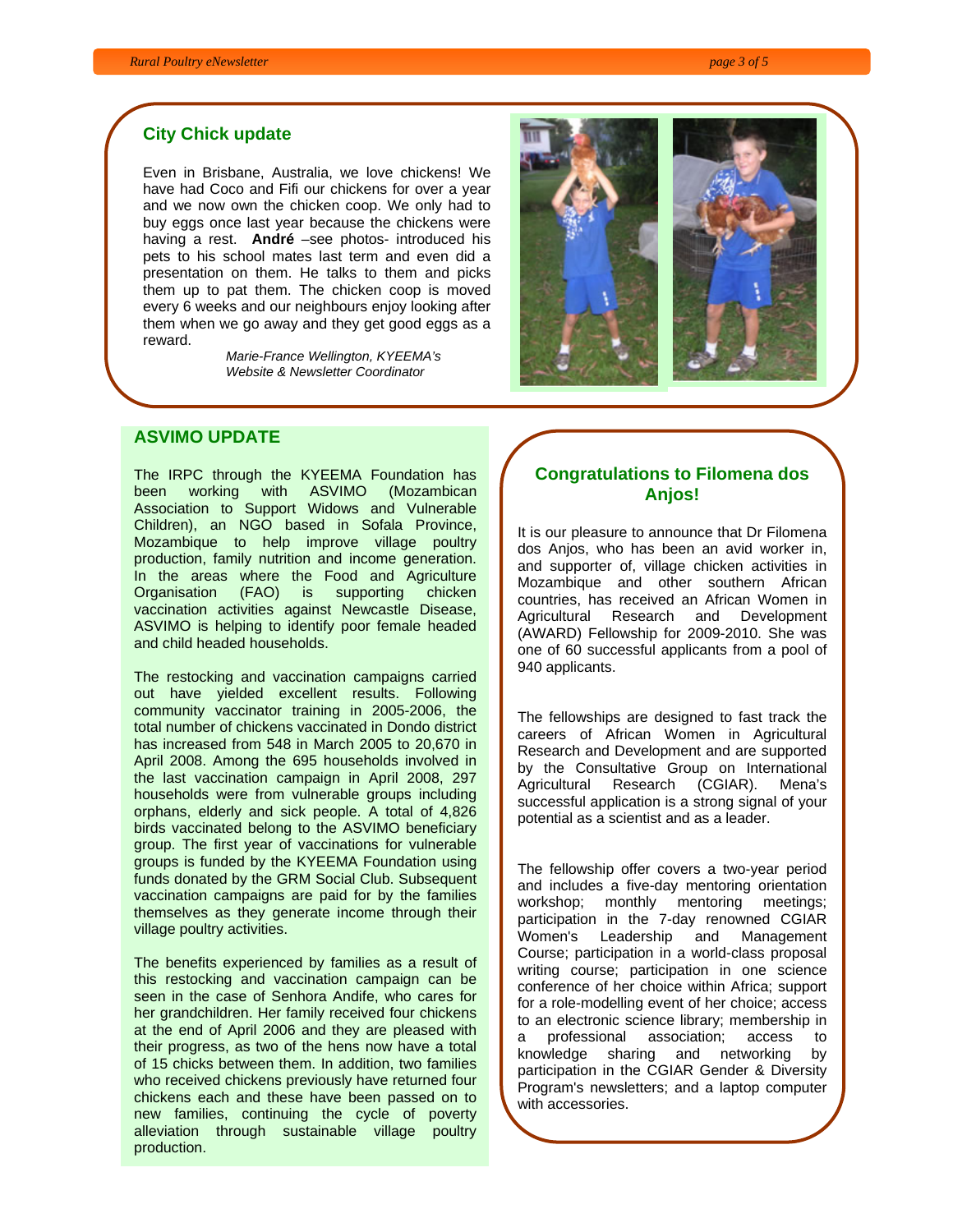# **From Suburban Virginia to Rural Mozambique**

"Would you be interested in buying fresh, locally produced eggs?"

"If so, how much would you pay for them, and how many would you buy each week?"

"Do you prefer white or brown eggs?"

I first ventured into the worlds of poultry production and research when I was twelve years old and circulated this questionnaire among parents at my elementary school. My family had raised a few pet bantam chickens over the years, but by the fall of my sixth grade I was ready to step into the industry in a more substantial way. After analyzing the results of my survey and realizing that there would be quite a demand from parents willing to pay top dollar for fresh brown eggs, I began to draw up a three year business plan. Six months later, after procuring a \$300 loan from my parents and spending days in the backyard building a chicken coop, my order of thirty Rhode Island Red chicks arrived at the local post office. By the fall of my seventh grade year, I was selling dozens of eggs to my friends' parents every week, and a year after that I had paid back my initial investment and was turning a profit.

Fast forward to a wintry Massachusetts day a year and a half ago, when I first came across the IRPC's website while searching for information about livestock development projects in Africa. My days as a poultry entrepreneur were long gone, but as a veterinary and public health student at Tufts University I was still fascinated by the impact and import of our feathered friends on people's lives. Thanks to Dr. Robyn Alders' kind mentorship, I was able to secure funding through a Boren Fellowship to spend six weeks in Mozambique learning about some of the IRPC's work there.

The beautiful coastal capital city of Maputo is home to the IRPC's Mozambican team. This dedicated group hosted me for my first two weeks in their country, and I was able to learn about all the vital administrative tasks required for the successful implementation of poultry disease and development projects in this setting. My next stop was Limpopo National Park, a new park situated along the borders of South Africa and Zimbabwe.

While there, I participated in a vaccination campaign against several cattle diseases and gained a better understanding of an area that will soon be the focus of a new IRPC Newcastle disease control program.

To learn more about current programs in action, I travelled up the coast to the central Sofala province to meet with Dr. Brigitte Bagnol, social anthropologist and veteran IRPC consultant. We spent a week together, evaluating several poultry projects that are being implemented throughout the region in partnership with ASVIMO, a local NGO focused on meeting the needs of orphans and others affected by HIV/AIDS. It was a humbling but amazing experience to meet with these children who are benefiting from the IRPC's chicken distribution and disease control projects. Remembering my own poultry endeavours as a privileged suburban child, working solely for fun and spending money, I tried to imagine what it might be like for these orphans who depend on chickens for their own health and livelihood. Six weeks in Mozambique opened my eyes to a whole new realm of problems and possibilities, and I look forward to addressing these issues in more meaningful ways as I step out into my career next year.

*Elliott Garber Tufts University DVM, MPH, MS Candidate, 2009* 

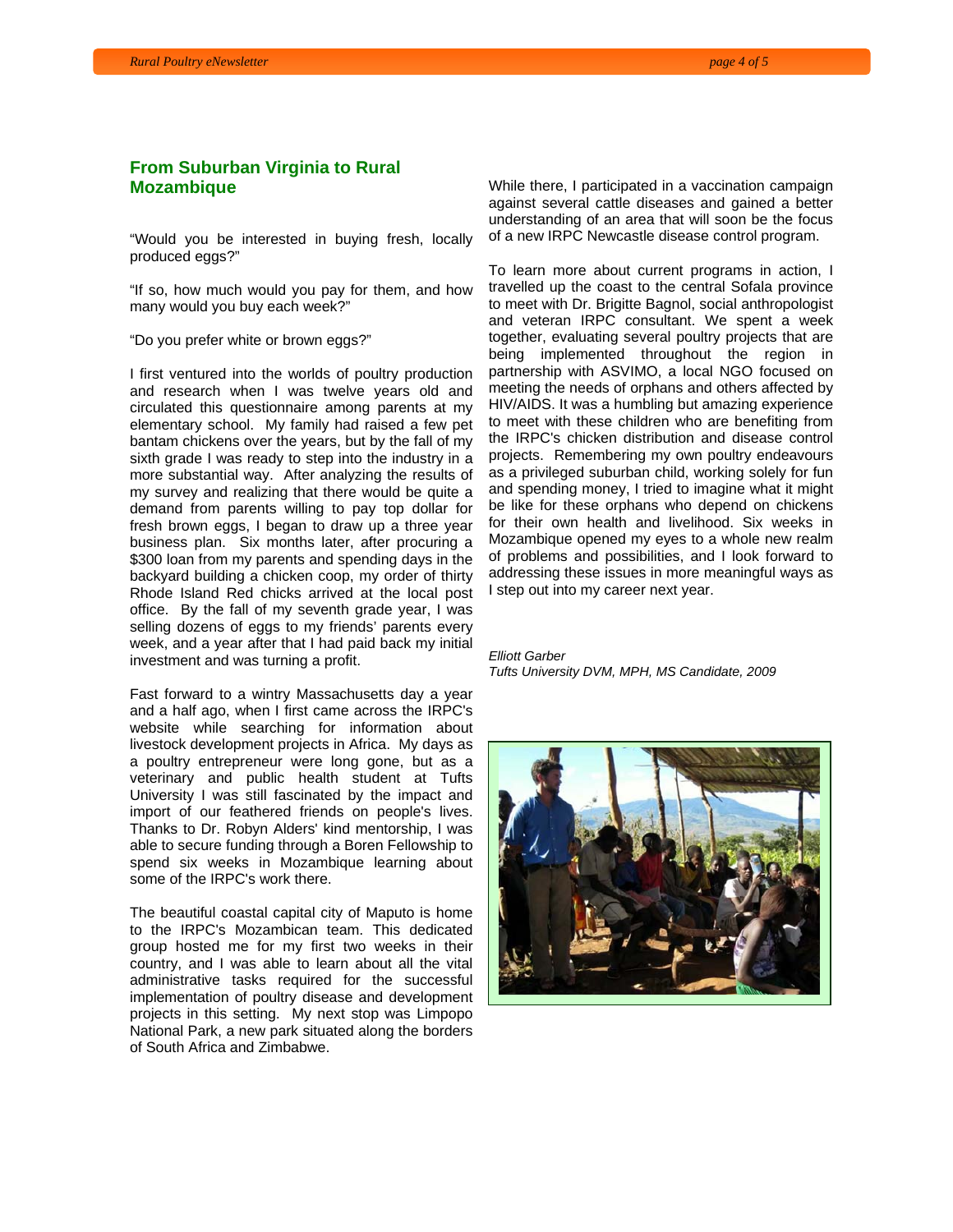#### **IRPC Board Formation**

In early July 2008, the International Rural Poultry Centre (IRPC) held its inaugural Board meeting. The meeting was held after the World Poultry Congress in Brisbane, while many of the Board Members were in Brisbane for the Congress. We were honoured to have guests such as Prof. Funso Sonaiya, the INFPD Chair as well as supporters of the IRPC and KYEEMA Foundation.

The need for an International Rural Poultry Centre was initiated by Prof. Peter Spradbrow and Dr Stewart Routledge after becoming concerned at the possible dissemination of the substantial Newcastle disease (ND) expertise built up in Australia over many years with the retirement of Prof. Peter Spradbrow from the University of Queensland (UQ) and the imminent reduction of Australian Centre for International Agricultural Research (ACIAR) funding for ND projects in developing countries. Setting up the IRPC was seen as a way of ensuring the sustainability of activities relating to I-2 ND vaccine production and quality assurance and ND field control activities.

The IRPC was thus set up to promote cost-efficient, sustainable improvements to village poultry production and to assist with a sustainable supply of the I-2 ND master seed. It is also intended that the IRPC will take responsibility for training of appropriate laboratory and field staff for countries that request the I-2 ND vaccine (which is available free-of-charge under certain conditions, as ACIAR holds the intellectual property rights to the vaccine). This training will ensure that the vaccine is produced to the required quality standard, that fieldwork is undertaken in a manner that will ensure the vaccine is used with success and that field workers are aware of simple, cost-effective husbandry practices that can further improve production.

Stewart announced the IPRC Board Members, as follows: Professor Peter Spradbrow, Chair; Dr Robyn Alders, Deputy Chair; Stewart Routledge; Dr John Copland; Dr Bob Pym; Dr Joanne Meers; Dr Rosa Costa; Dr Brigitte Bagnol; Dr Mary Young; Celia Grenning; Simon Gaylard; Louise Grayson and Marie-France Wellington.

Professor Peter Spradbrow noted that it has been 40 years since the ND vaccine project actually started. He learnt from a researcher in Budapest that heat resistance in vaccinations could be achieved. He tried it on the ND virus at the UQ laboratory and it responded well.

He then worked with a Malaysian University to develop a heat resistant vaccine, using an Australian benign strain of ND. At the time, Dr John Copland had asked what ACIAR could fund to assist the Government of Malaysia and they asked for support with a ND vaccine for village chicken.

The V-4 strain was developed, but it was commercialised by the Malaysian Veterinary Laboratory that also supported the V-4 development. So with ACIAR support, Prof. Spradbrow started again and developed the I-2 thermotolerant strain that we are using in the field today. The strain is not under patent, which means the masterseed is available free of charge to any government that is willing to abide by rules for its preparation and sale. UQ holds the masterseed on behalf of ACIAR. If anyone would like more information on this, please read the next article. For information on the I-2 ND masterseed, please contact Prof. Peter Spradbrow at p.spradbrow@uq.edu.au or Dr Joanne Meers at j.meers@uq.edu.au.

Article on "Thermostable vaccine's history" written by Prof. P. B. Spradbrow is attached to this eNewsletter for further reading.



*NB: The opinions expressed in articles contained in this e-Newsletter are the author's and do not necessarily reflect the opinions of the e-Newsletter editors.*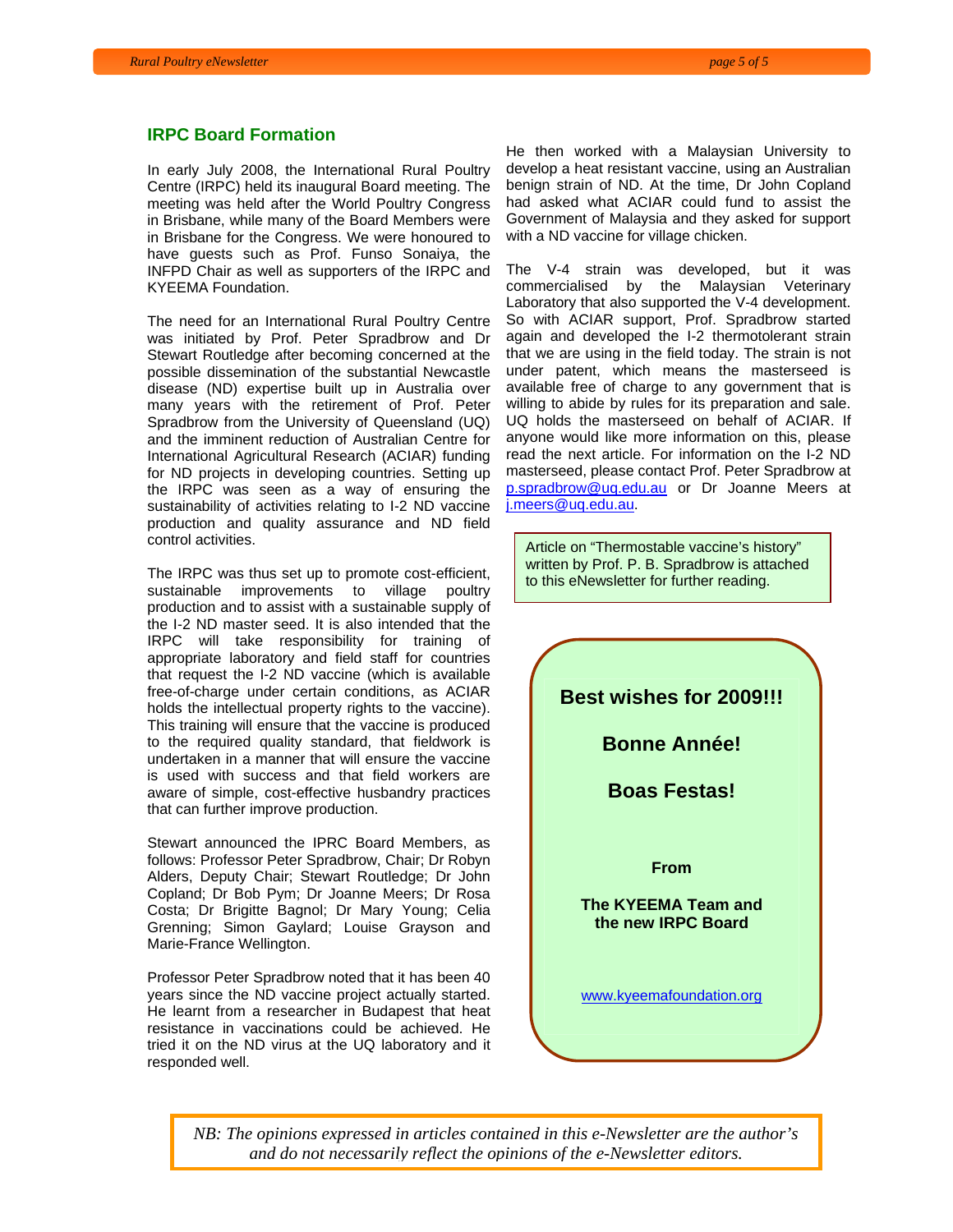# **Thermostable Vaccines in the Control of Newcastle Disease in Village Chickens – A History**

All of the work that is being undertaken on vaccinating village chickens using thermo-tolerant vaccines would not have been possible if it were not for the work of several dedicated people who saw the need for this type of vaccine and worked to ensure it was created and could be made freely available to those governments wishing to use it domestically for non-commercial purposes. Following is the history of the I-2 ND vaccine as written by Professor Peter Spradbrow. He has also prepared a Conference paper which contains more detail, for those interested. It will be published shortly in the proceedings of the conference by the Australian Centre for International Agricultural Research (ACIAR).

# **Summary**

Veterinary and virological interest in Newcastle disease virus dates from the 1920s. Early studies included the development of vaccines, and vaccines are a continuing enterprise. In Australia vaccine studies became possible after 1966 when it was demonstrated that avirulent strains of Newcastle disease virus were endemic in local flocks. Until then Newcastle disease was not recognised in Australia except for a brief incursion in the 1930s.The commercial poultry industry sponsored the first vaccine trials with the new virus, strain V4. Later, when the ACIAR initiated projects on protecting village chickens against Newcastle disease, V4 was available as a potential vaccine. ACIAR support continued for some 15 years and other national and international agencies eventually became involved.

### **Where did Newcastle disease come from?**

With what event do we start a history of Newcastle disease? For readers of the English language the initial study is usually accepted as that of Doyle in 1927. He described a "new" disease of chickens that occurred at Newcastle-upon-Tyne in the UK during the previous year. He was able to distinguish it from the major infectious disease of chickens recognised at that time and called fowl plague. The causal virus of fowl plague was eventually shown to be an influenza virus and the disease is now called avian influenza. Newcastle disease also entered the Dutch literature with outbreaks, also in 1926, at sites in present day Indonesia. The new disease spread rapidly to involve the developing chicken industries in many countries.

Lancaster (1966) has written an interesting account of the documented early spread of Newcastle disease. He postulates that there may have been earlier outbreaks that were not adequately described. Of interest to the present audience, Lancaster mentions suggestions that a disease that may have been Newcastle disease was transmitted from Asia to Africa in the mid 19th century. This speculation originated in two cited reports, in Portuguese, from veterinary institutes in Mozambique. It would be of interest if these reports from 1950 and 1961 still exist.

We know now that Newcastle disease presents in several clinical forms. It is possible that only severe epizootics attracted early attention and that milder forms of the disease had long been present in small chicken flocks. Increase in virulence could be attributed to changes in the virus or to changes in husbandry of commercial chickens. It seems certain that the early spread of the disease was facilitated by movement of live birds by land and by sea.

The developing commercial poultry industry at that time was obliged to come to terms with this disease. Flocks of village chickens had no protection from the devastating disease.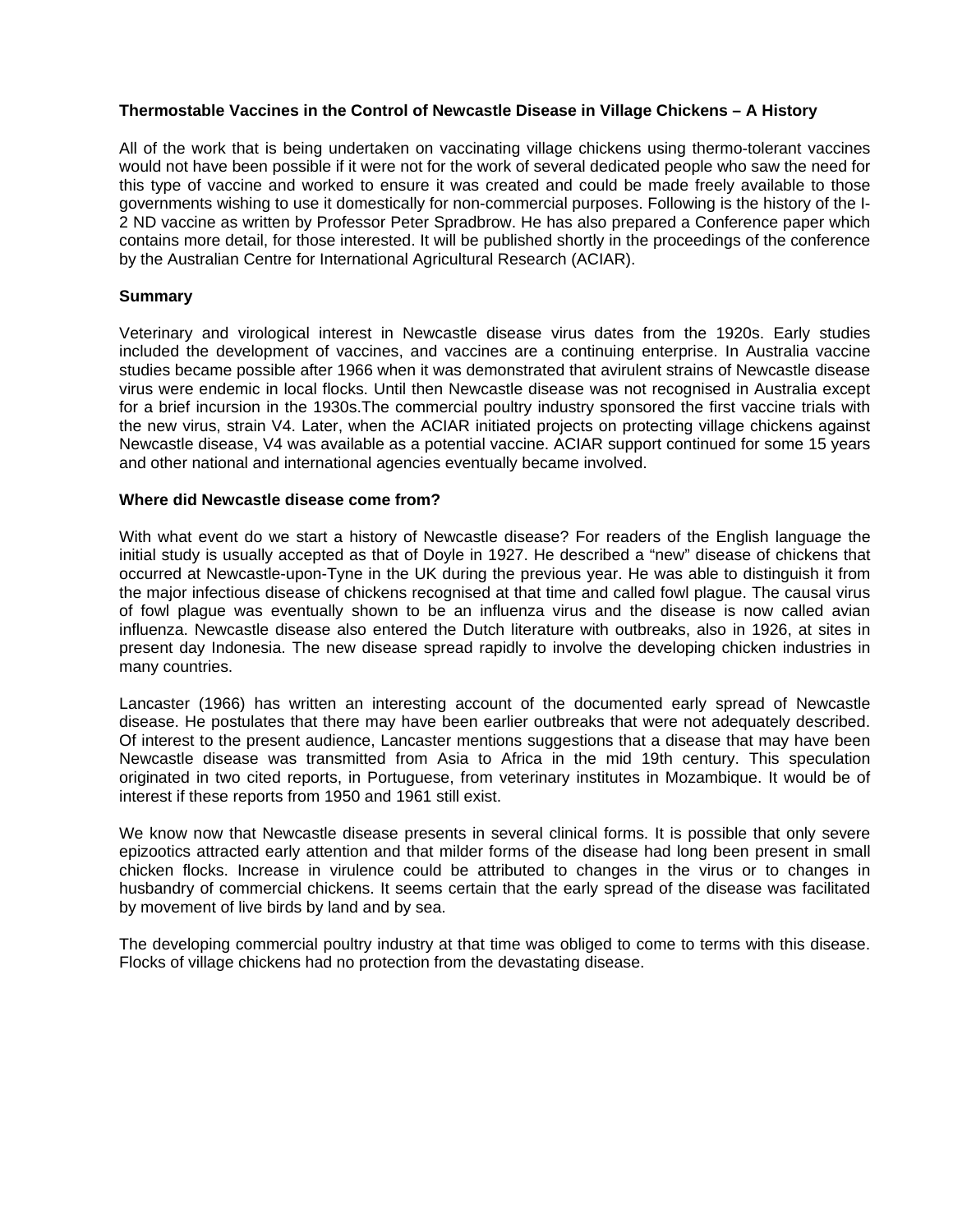## **The Australian story**

For many decades Australia was presumed to be free of Newcastle disease. The disease had entered during the pandemic spread in the 1930s but had been eradicated by the classical methods of detection of infected or potentially infected flocks and slaughter. The causal virus, usually termed the Albiston Gorrie strain, was isolated and preserved. This is probably the oldest strain of Newcastle disease virus still available.

In Australia Dr (later Sir Macfarlane) Burnet undertook studies on the Albiston Gorrie virus. He showed for the first time that Newcastle disease virus could be cultivated in fertile hen eggs and that the virus present in allantoic fluid could be detected by a simple haemagglutination test. He further found that a simple haemagglutination inhibition test served to detect anti-viral antibody. Some sixty years later we still rely on these tests in our studies of Newcastle disease virus. Burnet also demonstrated that Newcastle disease virus could produce conjunctivitis in infected people.

With the eradication of the original outbreaks and the confinement of the Albiston Gorrie strain to a few laboratories, Australia enjoyed three decades without Newcastle disease. In 1966 Simmons in Brisbane (Simmons 1967) isolated an unusual strain of Newcastle disease virus from a local chicken. This virus, strain V4, was less pathogenic than even the mildest vaccine strains used in other countries. It caused no clinical signs when it spread between chickens by natural routes, it did not kill inoculated embryos and it produced few cytopathic changes in cultured chicken cells. Newcastle disease viruses with these properties are now termed "avirulent". Prof. Spradbrow's group and other workers soon found that such avirulent viruses were widespread in Australia. They had probably been present for some time but were unrecognised because they caused no disease.

There were two consequences. First, because the importation of any live Newcastle disease virus into Australia was forbidden the commercial industry had no access to vaccines. Australian virologists could now investigate strain V4 as a vaccine. These studies were restricted to antibody responses except in one high security laboratory that was permitted to use the Albiston Gorrie strain as a challenge virus. Other work had to be done overseas where virulent challenge viruses were available. Prof. Spradbrow's own studies were undertaken with colleagues at the Universiti Pertanian Malaysia. An excellent cooperative understanding was developed. V4 proved to be a proficient vaccine, eventually going into commercial production for the commercial industry.

The second consequence was a renewed interest in Newcastle disease virus by basic virologists. Here was a single virus that in nature supported strains that varied greatly in virulence. Some produced no clinical signs while others would kill all infected birds. Medical virologists with an interest in pathogenesis were fascinated.

Prof. Spradbrow had suggested to the poultry industry in the late 1980s that the danger with Newcastle disease in Australia was probably from a gradual increase in the virulence of Australian endemic viruses. The accidental introduction of virulent, foreign viruses seemed a lesser risk. His team looked at a collection of 45 contemporary Australian isolates but found none to cause disease in chickens (Spradbrow et.al., 1995). These 45 isolates contained the strain now known as I-2. Soon after this the local strains did change, being associated at first with other agents in the production of mild respiratory disease and finally causing clinical Newcastle disease. This was eradicated by conventional methods.

Recently developed techniques in molecular virology have allowed a partial explanation of the changes in virulence. Sequential genetic alterations can be mapped. Differentiation of virulent virus, progenitor virus that requires only a minor genetic change to become virulent, and the background V4-like viruses is now possible in the laboratory. With the elimination of the virulent virus, vaccination with V4 vaccine is used to suppress the progenitor virus.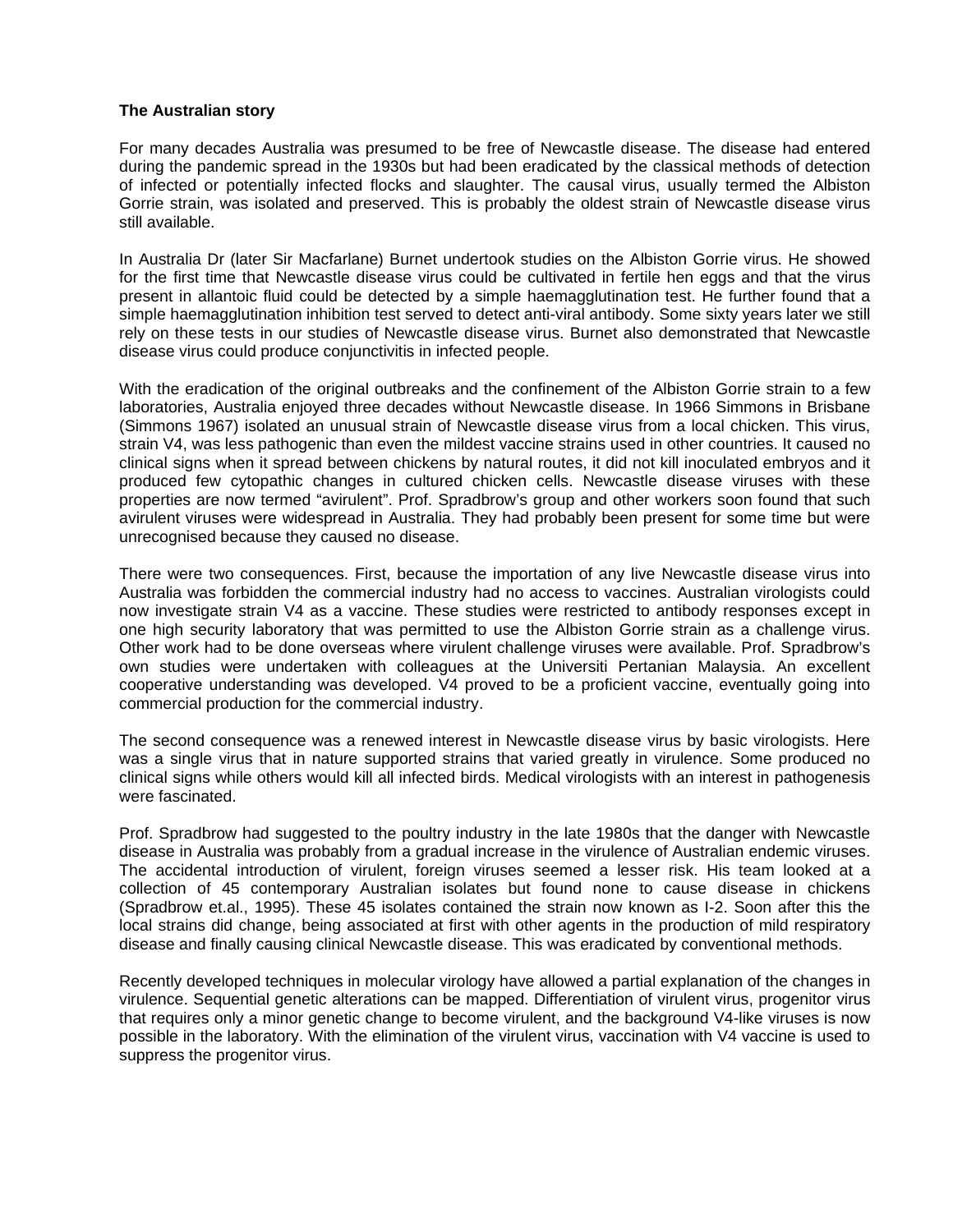### **Newcastle disease vaccines for village use**

Vaccines for use in commercial flocks were produced by the standard contemporary approaches for the control of serious veterinary diseases. Crude inactivated vaccines were produced first and then virulent virus was applied together with antiserum. A later refinement was the use of viable attenuated vaccines.

These sophisticated vaccines have served the commercial industry well but they have found little use in village flocks, which are small, multi-aged and scattered. The chickens range freely during the day and are not always confined at night. Cold chains are rarely available. Commercial packaging makes the vaccines too large for village flocks and too expensive for village farmers. Governments have been unwilling to use foreign exchange to import avian vaccines.

The culture of village chicken production has not been conducive to vaccination. The owners of the chickens are usually village women- already overworked, often illiterate and neglected by government agencies. Extension workers have favoured ruminant animals and the men who manage them.

When the newly formed ACIAR started to support research activities in 1984 a major problem that came to their notice was that of Newcastle disease in village flocks. In many developing countries Newcastle disease was the greatest impediment to productivity of rural chickens. They saw the need for a new vaccine appropriate for the task, rather than trying to utilise the existing commercial vaccines with the deficiencies noted above.

Prof. Spradbrow's team suggested:

- Producing a new vaccine based on V4. They knew that V4 was relatively heat resistant and a highly heat resistant variant had already been selected in Prof. Spradbrow's laboratory.
- Delivering the vaccine on food. Village chickens in Malaysia at that time were rarely housed.
- Selecting a vaccine that would spread between chickens. Chickens can cheaply vaccinate other chickens.
- Producing vaccine locally. Imported vaccine would not be sustainable.
- Using non-SPF eggs. They could make a safe vaccine in eggs from a well-managed farm.
- Accepting a moderate level of protection. Vaccination under village conditions could not yield 100% protection.

### **The initial ACIAR projects**

The concept for this project arose from discussions between Dr John Copland of ACIAR and Professor Latif Ibrahim from the new veterinary faculty in the Universiti Pertanian Malaysia. Prof. Spradbrow became involved because of previous collaborative work with the Malaysian group on V4 vaccine. Australia, a country then free of clinical Newcastle disease, had a history of work with the virus.

The first trials, conducted jointly by the University of Queensland and the Universiti Pertanian Malaysia, used variants of strain V4, artificially selected for enhanced heat resistance. Following successful laboratory and field trials, ACIAR supported a regional approach with confirmatory studies in Indonesia, Philippines, Thailand and Sri Lanka.

In the initial trials, V4 vaccine was presented to chickens on food. This was a concession to the lack of physical control over the chickens at the time. Eye drop vaccination has proved more effective and is now advocated where husbandry conditions are favourable.

When V4 became a commercial vaccine a new vaccine strain was required for village use to avoid legal complications. ACIAR sponsored the development at the University of Queensland of a new vaccine master seed. The result was strain I-2, another Australian avirulent virus that had properties, including heat resistance, similar to V4. The master seed, controlled by ACIAR and held at the University of Queensland, is available without cost to developing countries.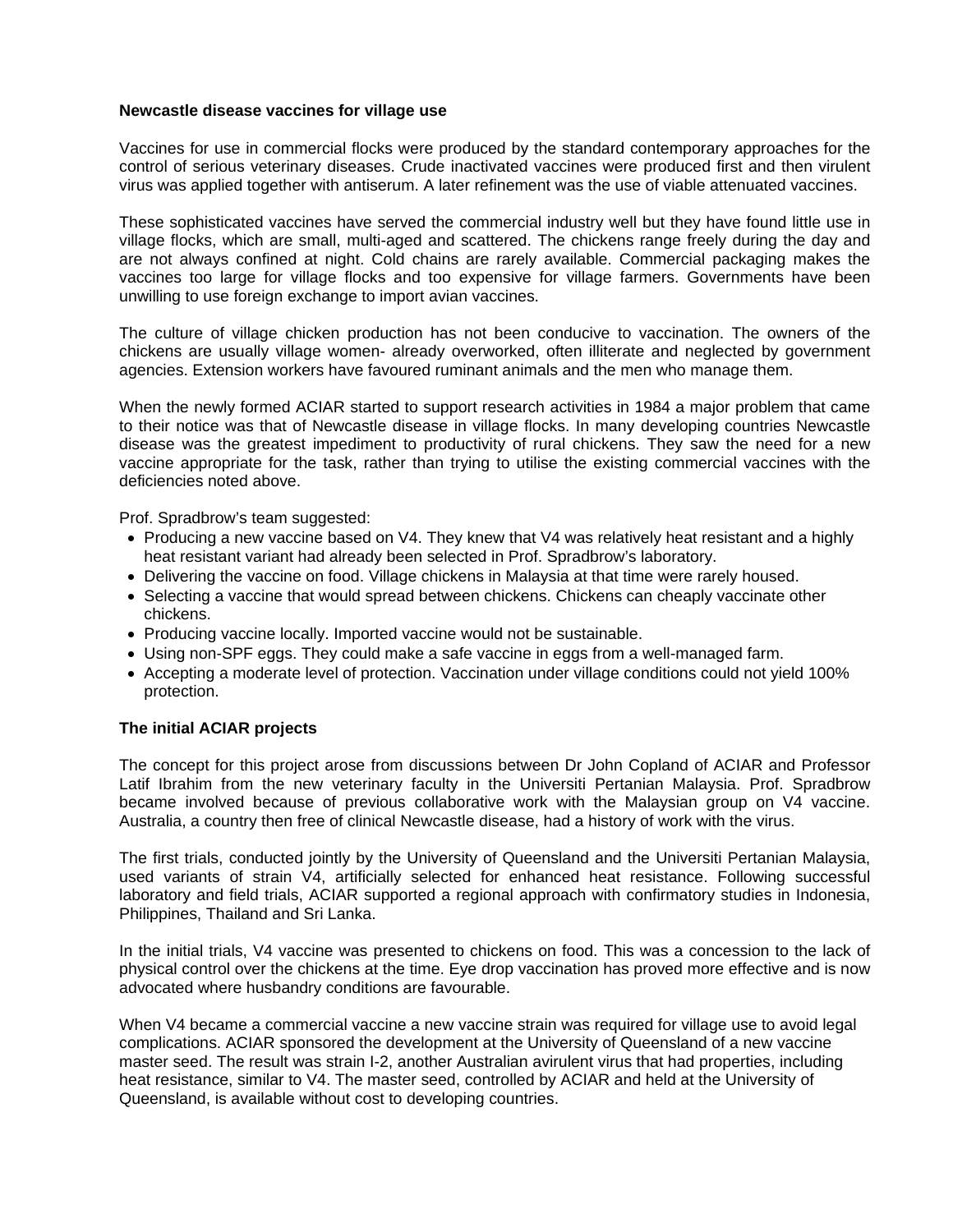Tests with the heat resistant vaccines V4 and I-2 have been undertaken in many countries in Asia and Africa. Some of the countries have adopted one or other of these vaccines and produced them on a large scale. Vietnam is a particular example where local initiative has seen full exploitation of the vaccine.

## **Projects in Asia**

ACIAR decided to continue the project in Malaysia and Australia and to expand it to involve Indonesia, Philippines, Sri Lanka and Thailand. An Australian support team was recruited. This included poultry production experts, pathologists, economists and epidemiologists.

Successful vaccine trials were reported from each country. It became apparent that, where chickens could readily be caught, eye drop vaccination was preferable to food vaccination. Some considered that provision of housing would be part of the price of access to vaccine. I still see this as a choice for local farmers and veterinary authorities. Oral vaccination will become increasingly important in all species and I encourage further research on food carriers for Newcastle disease vaccines.

ACIAR conducted a further international workshop in Malaysia. The Proceedings indicated to a wide audience that Newcastle disease could be controlled in village chickens (Spradbrow, 1992).

ACIAR and other agencies have supported the production and use of I-2 vaccine in further Asian countries. FAO funded the initial studies in Myanmar and ACIAR has encouraged the use of the vaccine in many areas of the country. UNHCR fosters use of the vaccine in a remote refugee area of Myanmar on the border with Bangladesh. AusAID supported a successful project in Bhutan. Vietnam was a special case. A small ACIAR project allowed the production and laboratory testing of I-2 vaccine. This was successful and Prof. Spradbrow's Vietnamese colleagues told him they would conduct field trials without further financial assistance. The vaccine is now registered and a national laboratory (NAVETCO) produces some 14 million doses of I-2 each year (Tu, 2001). Some is exported to Cambodia and the Lao Republic. I-2 master seed has also been sent to Iran and successful laboratory tests have been reported from China.

Several other Asian countries are attempting to control Newcastle disease in village chickens but they are using conventional heat-labile vaccines. It is of interest that the complex village chicken project in Bangladesh, often referred to as the Bangladesh model, seems to have developed from an initial enterprise focused on the control of Newcastle disease.

### **Projects in Africa**

Newcastle disease has also been an enduring problem in village flocks in Africa. Local scientists had learnt of the new heat resistant vaccines from the ACIAR workshops in Asia and FAO workshops in Africa. Both V4 and I-2 master seeds have been produced at PANVAC in Ethiopia. Further distributions from this source are not well documented. I-2 or V4 master seeds have gone from Australia to countries including South Africa, Uganda, Nigeria, Zimbabwe, Ghana, Mozambique and Senegal. Mauritius produced its own master seed from V4 virus obtained from a virus repository in the USA. V4 vaccine from Malaysia has been used in The Gambia. Commercial V4 vaccine has been used in West Africa.

Studies that resulted in formal publications are easier to trace. Dr Robyn Alders has reported effective trials from ACIAR projects in both Zambia and Mozambique. Tanzanian workers have tested both V4 and I-2 vaccines in the laboratory and in the field. Dr Ann Foster tested V4 vaccine in villages near Dodoma in Tanzania on an ACIAR project. She showed that villagers and NGOs, without formal input from government or universities, could conduct successful trials.

The Australian government funded Southern Africa Newcastle Disease Control project (SANDCP) resulted from a planning workshop. All the countries of the SADC were invited to the workshop that was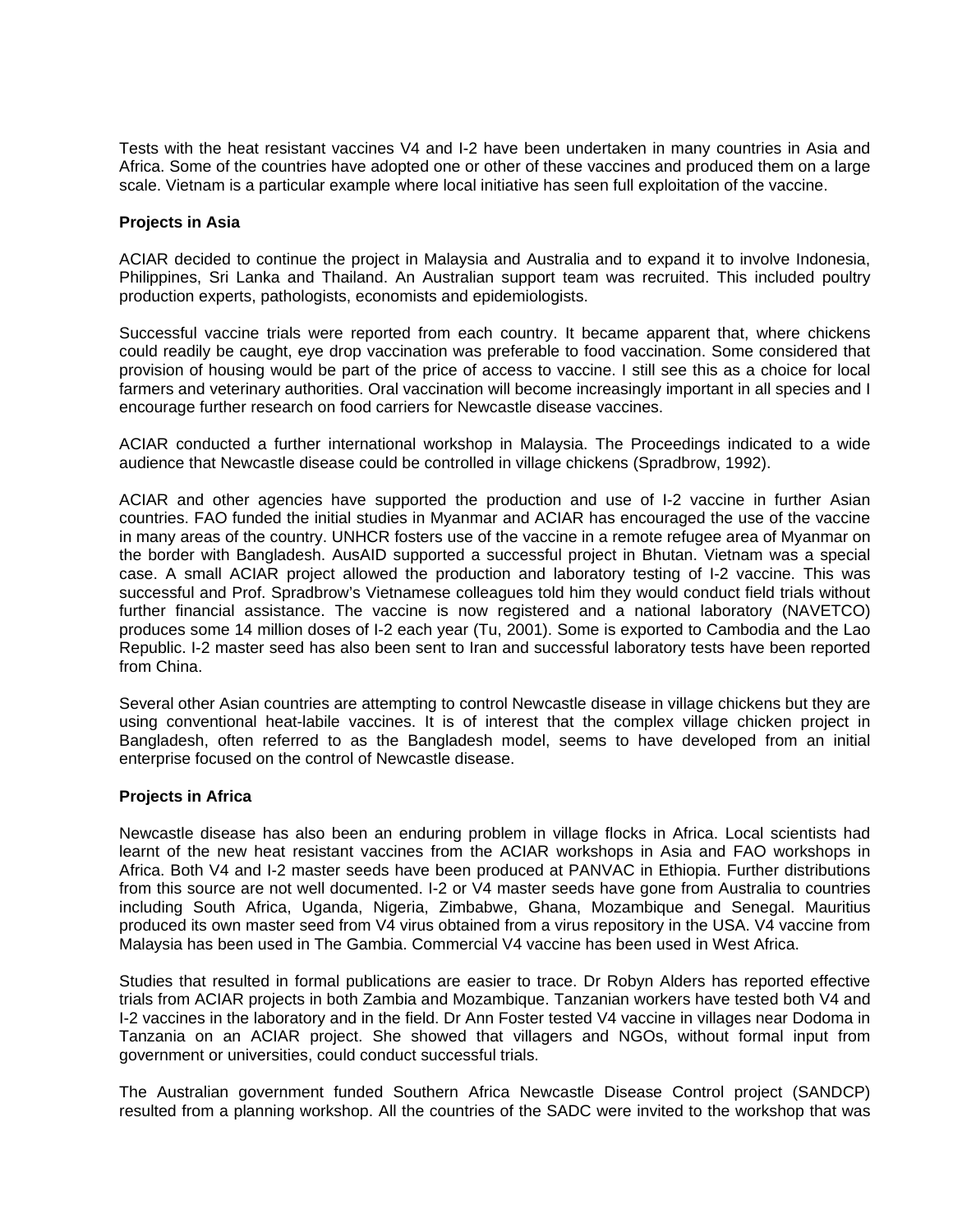held in Maputo. The design team visited many of the SADC countries and most countries sent delegates to a final workshop held in Johannesburg. SANDCP was managed by Dr Robyn Alders and was implemented in Mozambique, Malawi and Tanzania from July 2002 – November 2005. Independent Australian government reviewers noted "The participants in this project can be justifiably proud of it achievements. SANDCP made significant achievements in capacity building, community development and poverty alleviation through developing and implementing a model for Newcastle disease control that should be sustainable. As a result Mozambique, Malawi and Tanzania are now world leaders in the control of Newcastle disease in village chickens and are continuing to produce and use increasing amounts of vaccine. On several occasions during this review, village leaders expressed their appreciation and thanks for the project and the benefits that it had brought to their communities."

### **Networks and training**

Agencies other than ACIAR have become involved in the projects, supporting vaccine activities in country or training projects at home or in Australia. These agencies include FAO, UNHCR, World Bank, IAEA and AusAID. Many NGOs have been supportive.

Vaccine production and testing was only the foundation for the successful projects. Sustainable vaccination campaigns have required vaccine production in-country and this depended on appropriate training at international workshops or at the University of Queensland.

Practical workshops concerned with vaccine production and vaccination have been required to transfer skills. Six short training workshops sponsored by ACIAR and other agencies have been held in developing countries. These were in Pretoria (for 16 African countries), in Dar es Salaam (for Tanzania and Mozambique), and in Ghana, Myanmar, Bhutan and Cambodia. Delegates have attended either a short (usually two days) administrative workshop or a longer practical laboratory workshop. The administrative workshops have been taught by Dr Robyn Alders and Professor Peter Spradbrow. Topics have included Newcastle disease, Newcastle disease vaccines and extension activities. Ms Sally Grimes has conducted the practical workshops, concentrating on vaccine production and testing, and serological tests. Intensive laboratory courses, to three months in duration, were conducted at the John Francis Virology Laboratory and funded by various international agencies.

Scattered groups of scientists with common interests have been termed "invisible colleges". The sources of information mentioned above have helped bind these groups. The internet now allows us to formalise these groups and to share information. The International Network for Family Poultry Development (formerly the African Network for Rural Poultry Development) has been very beneficial. Their website and electronic newsletter are recommended. A website that arose from the ACIAR project is now operated by the KYEEMA Foundation (www.kyeemafoundation.org).

Also essential to the success of projects has been the development of new extension materials and activities. These have targeted all the stakeholders - the women who are the traditional keepers of village chickens, the people who will do the vaccinations, and all the levels of bureaucracy where pertinent decisions are made. Dr Robyn Alders has initiated and developed much of this material.

*P. B. Spradbrow Professor Emeritus, Formerly of John Francis Virology Laboratory Department of Veterinary Pathology School of Veterinary Science University of Queensland, Brisbane, Australia*